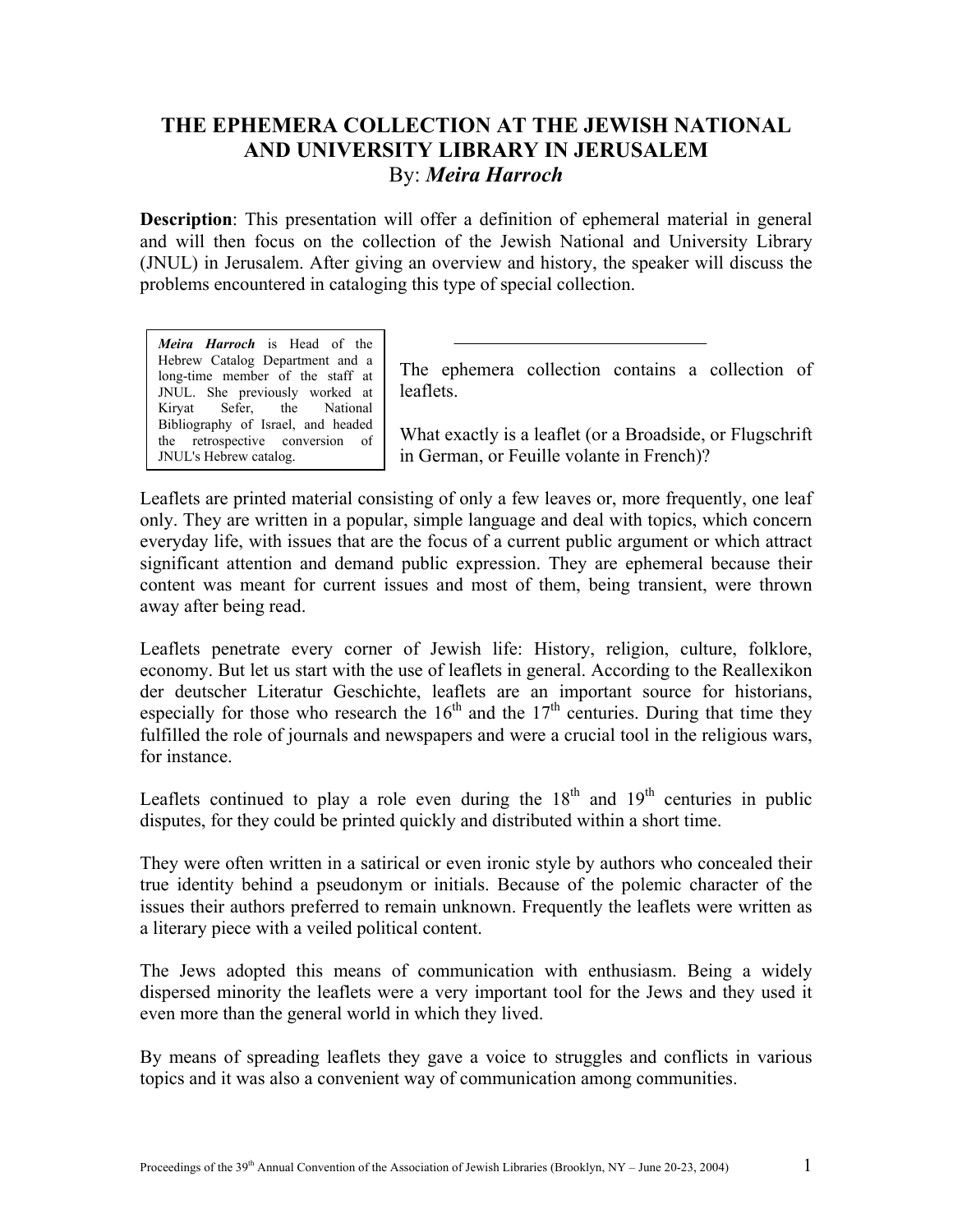Only a small part of the ephemeral material was devoted to literary pieces. Hayim Schirmann mentions only short poems for weddings, other family celebrations and memorial tributes. Steinschneider, in his list of Rangstreit Literatur mentions the "pictures of the moment" poems, poems which capture the little minutes and events of life.

The leaflets were often written in haste in order to spread an edict of the government or of the Jewish leadership as rapidly as possible, and therefore even spelling mistakes can be traced in some of them.

The main problem with this kind of material is that it was not preserved. Only in the  $19<sup>th</sup>$ century did a few catalogues mention such pamphlets, which were collected by a few people who lived in Italy. It was meant for its time, the publishers were not concerned with its historical significance, and many of the leaflets, after being read and discussed, were thrown away. Only quite recently did librarians begin to give them the attention they deserve, to acquire what remained of the ephemera and to develop their leaflets collection. Among those, the leader in the field, is the Jewish National and University Library in Jerusalem, which owns thousands of leaves.

The exact number is unknown. Most of the leaflets are collected and kept by the department of manuscripts and archives. The department tries to gather as many leaflets as possible, but collecting such an amount prevents them from a full and exact registration of the complete collection.

The library main catalogue, which does not yet include the catalogue of the manuscripts and archives department, contains approximately 5500 properly catalogued leaflets.

In addition, the department of archives has a rough registration of part of the material. Many leaflets were part of personal archives left to the library by their owners. One of them, for example, was prof. Gershom Scholem, the famous kabbala researcher, who collected leaflets, being aware of their importance to historians and researchers.

There are subjects which are fully covered by registration in the archives, such as: The underground movements in Israel during the time of the British rule in Israel and the pamphlets of the parties in Israel before elections.

Today, due to computer technology, a lot of leaflets are published in Israel. The library tries to collect the desk top publishing material and to keep them, being the mirror of the period.

The Hebrew catalogue department tries to purchase important leaflets but there are two main problems which prevent us from obtaining more than a few of them: The first problem is that leaflets are very expensive and budget problems increase from year to year. The second one is that in auctions libraries from countries outside Israel want to obtain this material and it is impossible to compete with them. Being so important we think the best place for the ephemera material is the National Library of Israel which is the library of the whole Jewish people around the world and we hope that in the future that fact will be taken into consideration.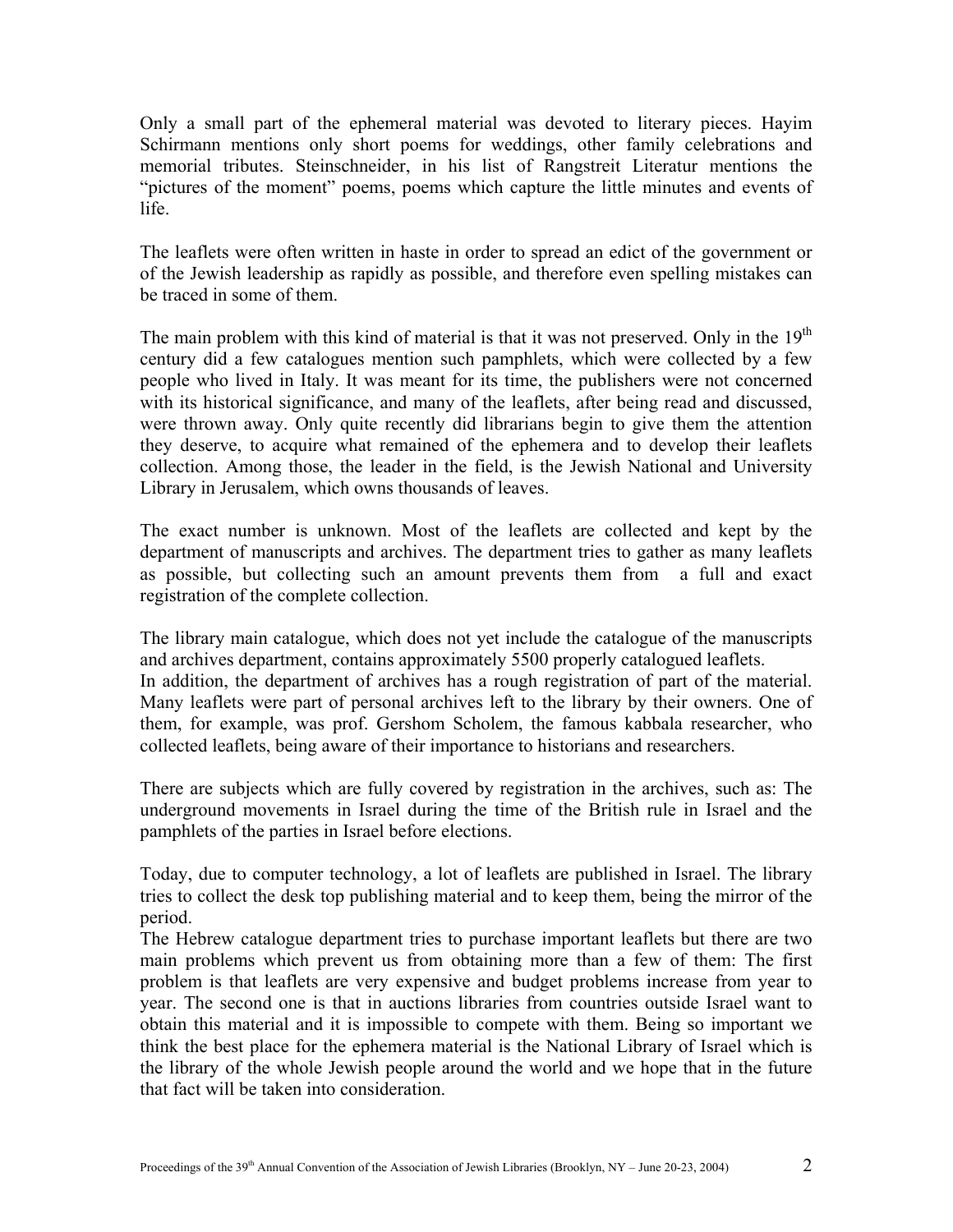The importance of leaflets for the researcher of Jewish history lies in the fact that they reveal apparently insignificant, uncommon aspects of the past and expose marginal phenomena which are not mentioned in comprehensive works.

This unique way of communication can be found all over the Jewish Diaspora, In Europe as well as in North Africa. In every country only some of the leaflets have been recovered and many of them are in poor physical condition, because they were not treated as books. A great effort is needed in order to restore them properly.

The leaflets were meant for a varied public, which included people of different levels of culture. Therefore they were often written in the local Jewish dialect – Yiddish, Ladino or Judeo Arabic.

These historical facts serve as the background in understanding the many difficulties and problems concerning the cataloguing of the ephemeral material.

- 1. The leaflets generally do not have any title and the document starts with expressions or words as: Dear brothers, Dear holy congregation, Announcement etc. Such words, serving as a title, oblige the librarian to use other means in order to inform the reader about the contents of the leaflet. He can write a brief comment, which describes the main issue dealt with in the document. He can write a citation taken from the text in this note, or he can write a subtitle, using the text itself. Any way he chooses, compels him to read the whole document in order to point out its main theme. If the language in which the document is written is unknown to the librarian, he has to consult with those who understand these languages, for instance: Ladino or Judeo Arabic.
- 2. The date and/or place of publication are often missing in those leaves. Being concerned with the present, the publisher often refrained from mentioning this data, which was self evident to the reader at that time. The librarian has to decide where and when it was published. He can get assistance from the content of the document or from its external form: Its language and dialect, the form of the print, the name of the publisher or printer, if they are mentioned, the signatories, the seal, the frame, the adornment and illustrations in and around the text. If, by chance the author is mentioned the librarian can trace the imprint according to the place and time in which the writer lived and created. Dealing with prayers in honour of an emperor, the imprint can be traced according to the period and place of the emperor's activity. In an amulet against an epidemic illness, the librarian can find assistance in the historic details known about the epidemic: when I took place and in which countries.
- 3. The author is usually unknown, but sometimes his name is hidden in between the lines or in the first letters of each line. Sometimes the leaf is written as a riddle and we can trace the writer by solving the riddle.
- 4. These documents are often, as we have already seen, in poor physical condition and the upper or lower part of the page is missing. This deformation creates a problem for the librarian in tracing essential data – the intended public, the imprint, the writer. Great parts of the text are missing and this makes the understanding of the content extremely difficult. The librarian has to use common sense and imagination in order